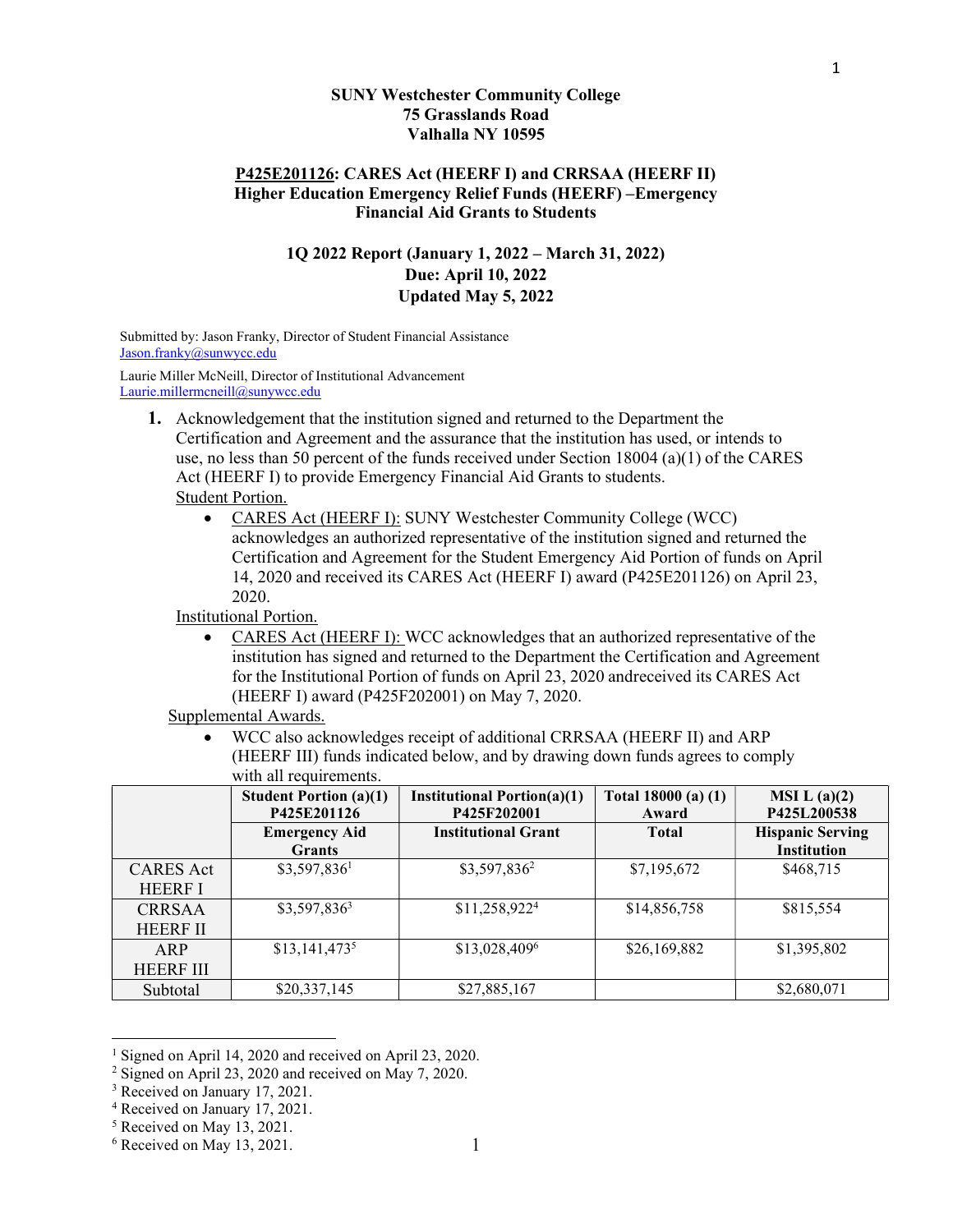|                                           | -                   |
|-------------------------------------------|---------------------|
| $\mathbf{r}$<br>(a)(1)<br>18000<br>Total: | <b>HEERF</b> Total: |
| \$48,222,312                              | \$50,902,383        |
|                                           |                     |

 $\mathcal{L}$ 

2. The total amount of funds that the institution will receive or has received from the Department pursuant to the institution's Certification and Agreement for Emergency Financial Aid Grants to Students.

The total funds awarded under the 18004(a) (1) allocation under the CARES Act (HEERF I), CRRSAA (HEERF II), and ARP (HEERF III) for Emergency Financial Aid Grants for Students is \$20,337,145 (Grant P425E201126). The breakdown by CARES, CRRSAA and ARP can be found in the table above.

### 3. The total amount of Emergency Financial Aid Grants distributed to students under Section 18004(a)(1) in 1Q, 2022 (January 1, 2022 – March 31, 2022):

- WCC distributed a total of **\$6,544,303.36** in Emergency Financial Aid grants to students in Q1, 2022.
- WCC has distributed a total of \$22,790,252.50 in Emergency Financial Aid Grants distributed to students under Section 18004(a)(1) since the inception of the grant.

## 4. Estimated Total Number of Eligible Students:

 $\bullet$  WCC estimated  $3,648$  students in Q1, 2022 were eligible to participate in programs under Section 484 in Title IV of the Higher Education Act of 1965 and eligible to receive Emergency Financial Aid Grants to students under Section 18004(a)(1).

### 5. Total Number of Students Received Emergency Financial Aid Grant

- WCC awarded 3,648 Emergency Financial Aid Grants to students under Section 18004 (a)(1) in 1Q, 2022.
- WCC has awarded 18,221 Emergency Financial Aid Grants since the inception of the program.

## 6. Method to Determine Emergency Financial Aid Grants

WCC is required to receive SUNY System final policy and procedure approval for the distribution of the Student Emergency Financial Portion of HEERF funds.

WCC's Method for determining Emergency Financial Aid Grants has been updated five times as a result of SUNY guidance since the grant began: Award Round 1/Method 1 (June 1, 2020 – August 28, 2020). Award Round 2/Method 2: for August 28,2020 – October 29, 2020; Award Round 3/Method 3: for October 29, 2020 – September 12, 2021); Award Round 4/Method 4 (September 13, 2021 to December 31, 2021); and Award Round 5/Method 5 (January 1. 2022 to Present).

The method to determine Emergency Financial Aid Grants reported for Q1, 2022 ending March 31, 2021 was Award Round 5/Method 5 (Below).

# AWARD ROUND 5: METHOD 5 for Student Eligibility for the Period January 1, 2022 – Present (March 31, 2022) :

 $2^{\sim}$  mumer. SUNY Westchester Community College has prioritized awarding of Emergency Financial Aid Grants to its students in the following manner: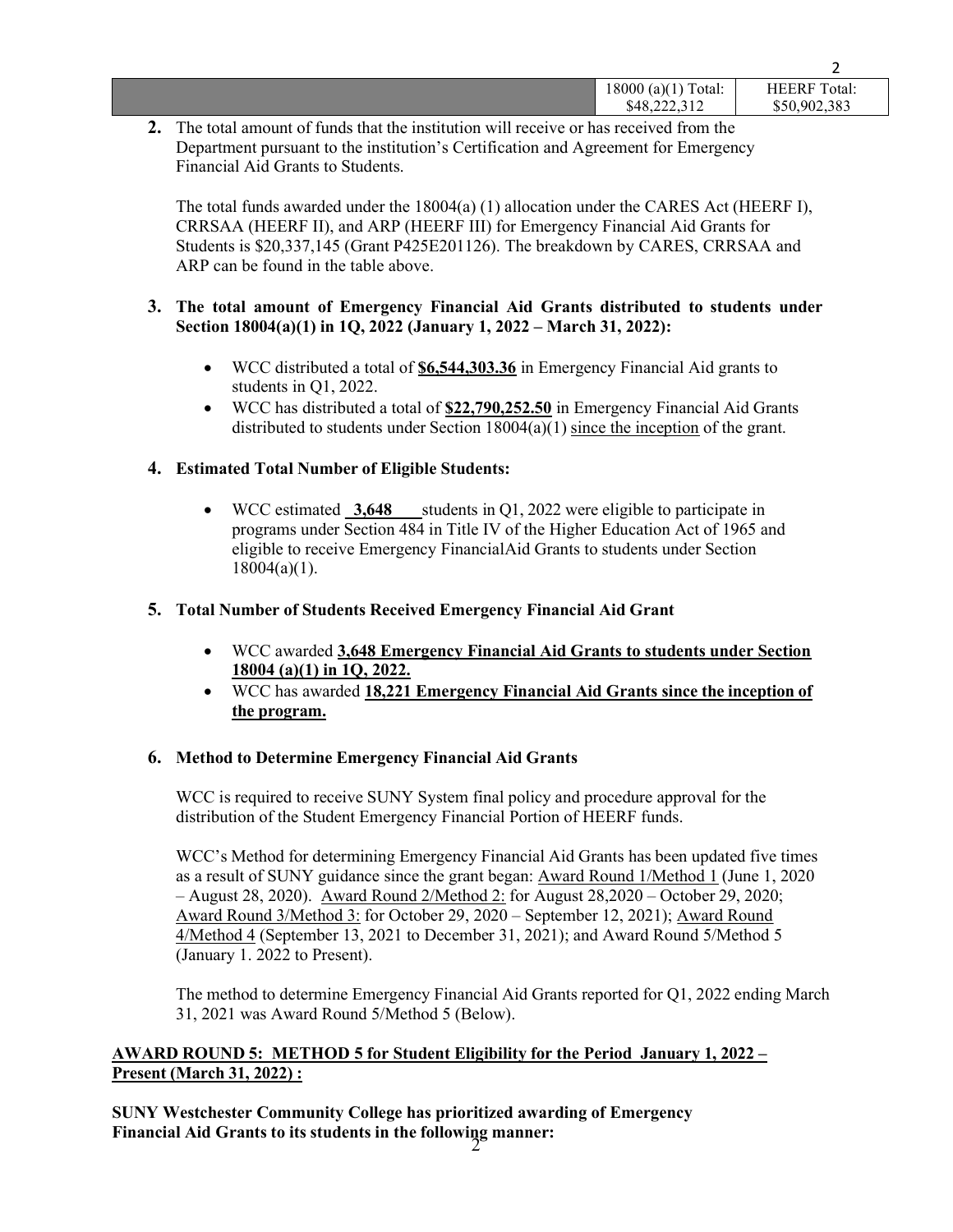Beginning January 1, 2022, students enrolled in Spring 2022 and who are Title IV (PELL) eligible will be notified of the availability of ARP Act Funding (This will continue until funds are exhausted).

ARP Funding is for continuing expenses based on the ongoing campus disruption deto COVID-19. Expenses include but are not limited to technology needs including laptops and associated conferencing equipment (headphones, better speakers, larger monitor, etc.) and software, Wi-Fi and associated utilities, course materials, etc. Students matcomplete a certification statement on the college's website to attest and certify that they are COVID-19 impacted to be eligible to receive funds.

|                       | Award Amount Per EFC Range and FT/PT Status |            |             |              |               |  |
|-----------------------|---------------------------------------------|------------|-------------|--------------|---------------|--|
|                       | 125%                                        | $100\%$    | 75%         | 50%          | 25%           |  |
| <b>EFC</b> Range      | $0 - 2.923$                                 | 2924-5846  | 5,847-8,769 | 8,770-11,692 | 11,693-14,615 |  |
| <b>Student Awards</b> |                                             |            |             |              |               |  |
| FT Student Awards     | \$2,120.49                                  | \$1,884.88 | \$1,649.27  | \$1,413.66   | \$1,178.05    |  |
| PT Student Awards     | \$1,649.27                                  | \$1,413.66 | \$1,178.05  | \$942.44     | \$706.83      |  |

Awards will be made to eligible students based on the tiered structure below:

Notifications will go out via email (MYWCC and personal accounts) with instructions for the completion of the Certification Statement. Students will confirm they are COVID impacted through this Certification Statement (electronic and/or paper).

#### 7. Institutional Instructions, Directions, or Guidance to Students

### SUNY Westchester Community College has distributed the following communication to students for Award Round 5/Method 5 (January 1, 2022 – Present)

#### Institutional Instructions:

All eligible students will be informed according to the campus plan approved by SUNY as follows: New students and students already enrolled for fall and for continuing students are notified of the availability of CRRSAA and ARP Student Emergency Aid through via email, website, phone calls, direct mail and other outreach. Prospective CRRSAA and ARP grant recipients will be informed about eligibility requirements for receiving the ARP grant and how this emergency grant can assist with their educational expenses.

Eligible students who have expenses due to the disruption of campus operations due to COVID 19 include students' ability to cover one or more of the following expenses: housing costs; living expenses; food; healthcare; course materials; technology such as laptops and WIFI; childcare; and transportation.

This grant is available to both new and returning students enrolling in the Fall 2021 and subsequent semesters as funding availability permits.

Students must have a FAFSA on file and meet all Title IV eligibility requirements including SAP. Awards will be applied to the student's financial aid screen and awards will be processed and distributed after the second full week for courses for the semester. This award is not a financial aid package award but an Emergency grant that will not reflect on the students' account to allow for an accurate bill to show on the students' account. Once their registration is confirmed for the fall semester, a direct payment will be sent to their address on file in a form of a check via the Bursars Office.